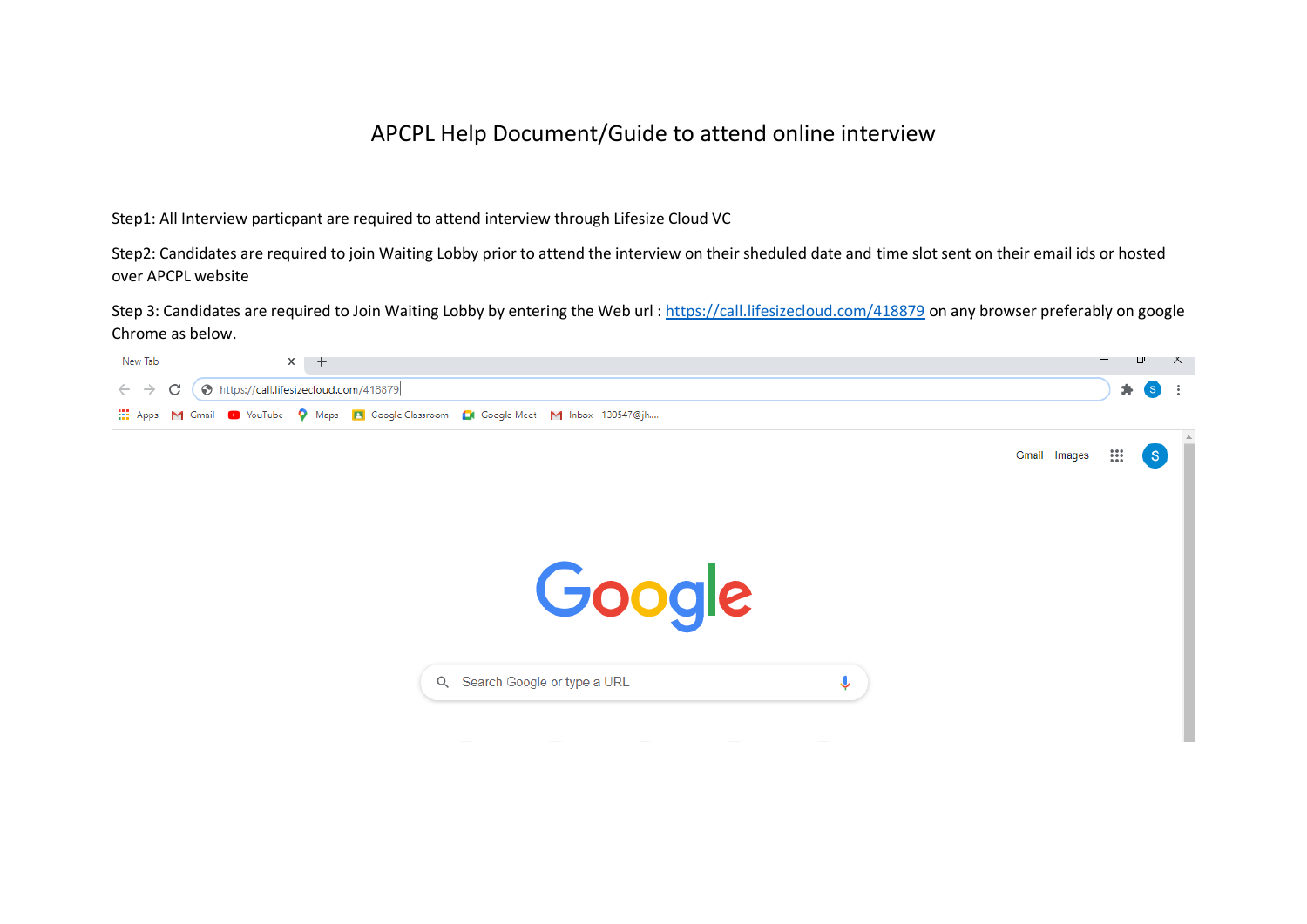Step 4: Google chrome would prompt with usage of microphone and camera of your laptop/desktop. Please click on allow and proceed.

Step 5: Candidates are required to fill their name as appeared on Gate Score Card and application Form in the name Field. Click on dismiss on message regarding Site using cookies appearing in blue.

Step 6: Please click on Check box I have reviewed terms and conditions and thereafter click "Join Meeting" button to join the meeting.

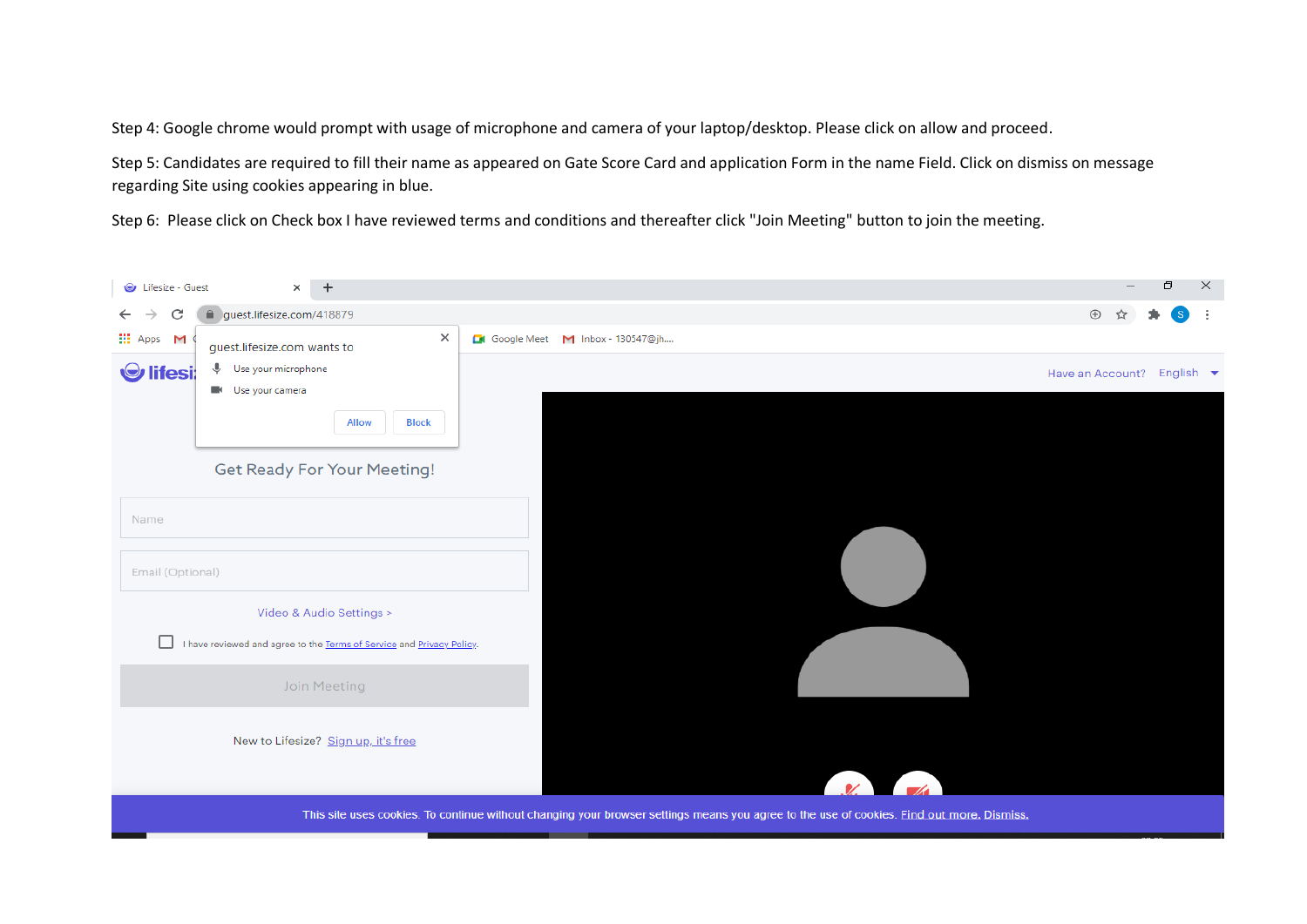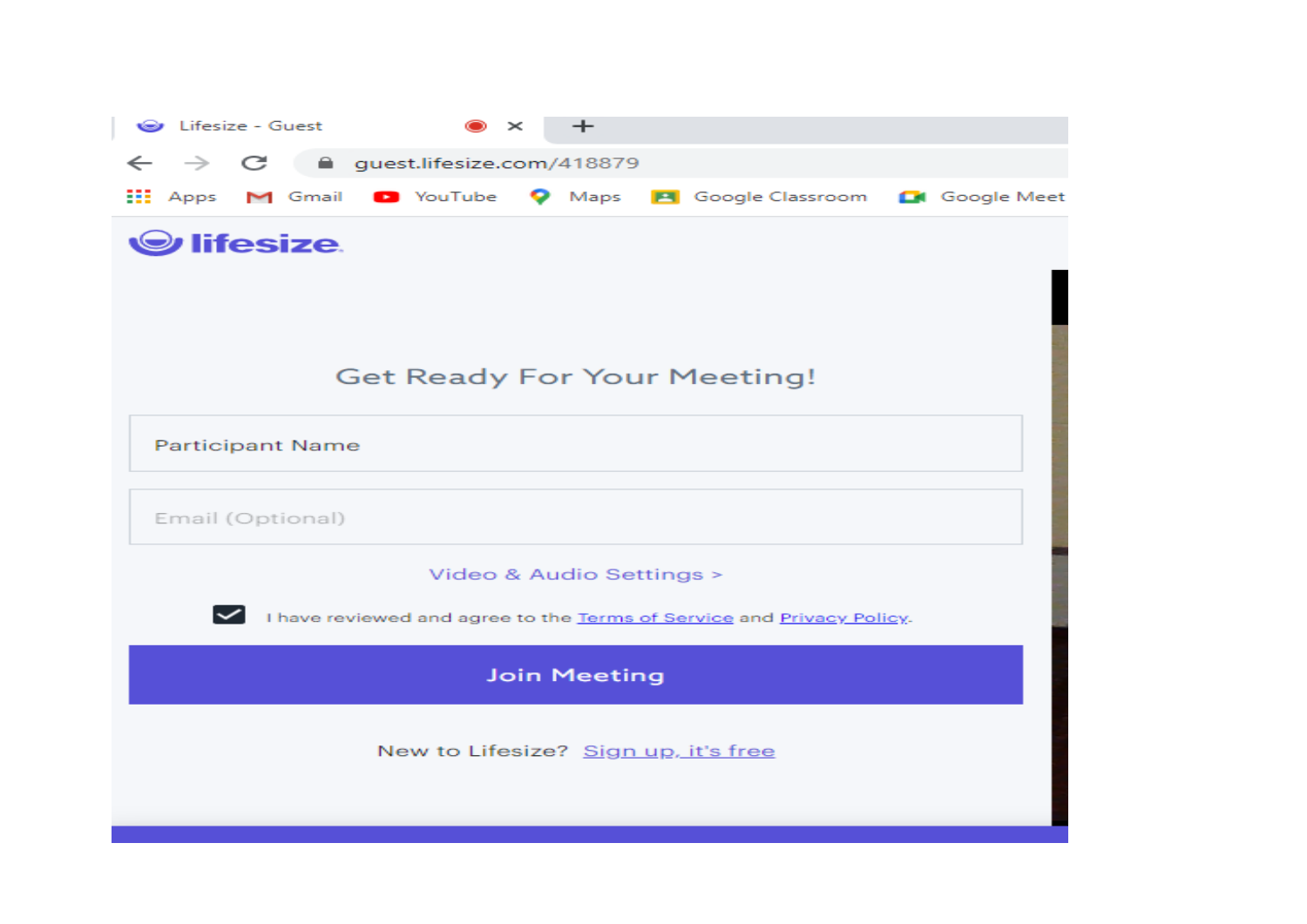Step7: Candidates would then join the waiting lobby and have to wait for instruction of the APCPL representative.

Step 8: APCPL representative would allow participant to attend interview as per their time slot. Candidate would be asked to leave the waiting lobby and join the interview on their allotted time slots. Candidate need to leave the lobby by clicking hang up button in red.

Step 9: A new interview link/URL would be shared with the candidate to join the interview.